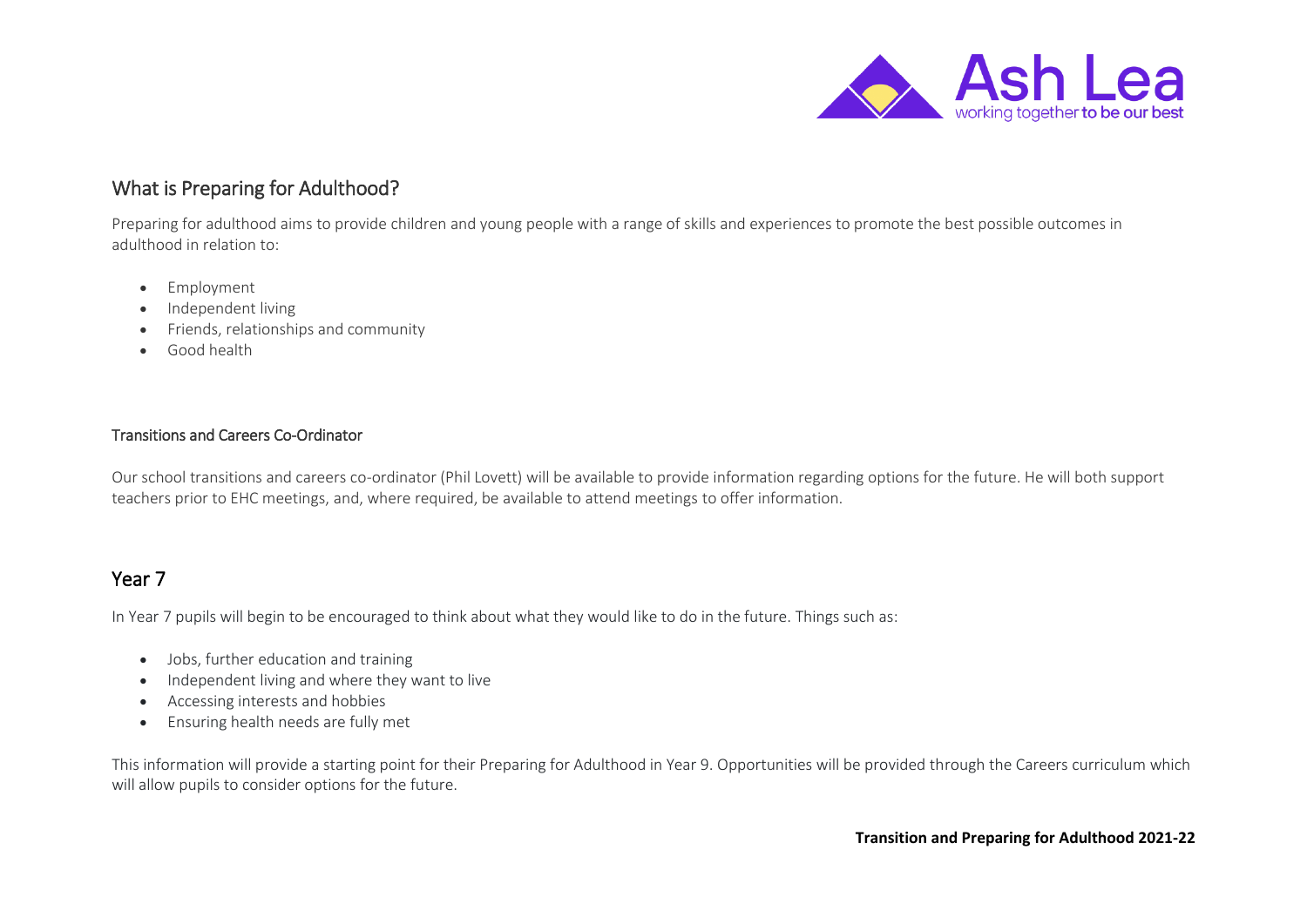

#### Year 9

To try and help young people and their families through the process of deciding what to do after school, the Government has introduced what is called Transition Planning. This will take place during EHCP reviews from Year 9 onwards. This pulls together the views of a range of people about the plans for transition to adult life and will form the Preparing for Adulthood document.

The purpose of transition planning is to ensure that:

- Each young person experiences smooth and timely support to prepare for adulthood so that they are supported to meet their outcomes appropriately
- Each young person is involved in the process, contributes their views and wishes, and has as much choice as possible about the future outcomes they hope to achieve and how they will be supported in this
- The parents or carers of each young person are involved in the process as partners, and have clear and early information about how the transition process works and what the options may be for the young person
- Adult services receive sufficient advance notice of young people whose needs they will be responsible for meeting, so that financial, and other considerations can be made

Prior to the meeting the class teacher will compete pupil views *including the questions on the Preparing for Adulthood*. Parents will also have the opportunity to complete their views.

If involvement is required, the transitions worker will be introduced and share information about work experience, support from NCC, Post 16, college and Apprenticeships. This will include options for provision other than Ash Lea and the importance of registering for a transition worker.